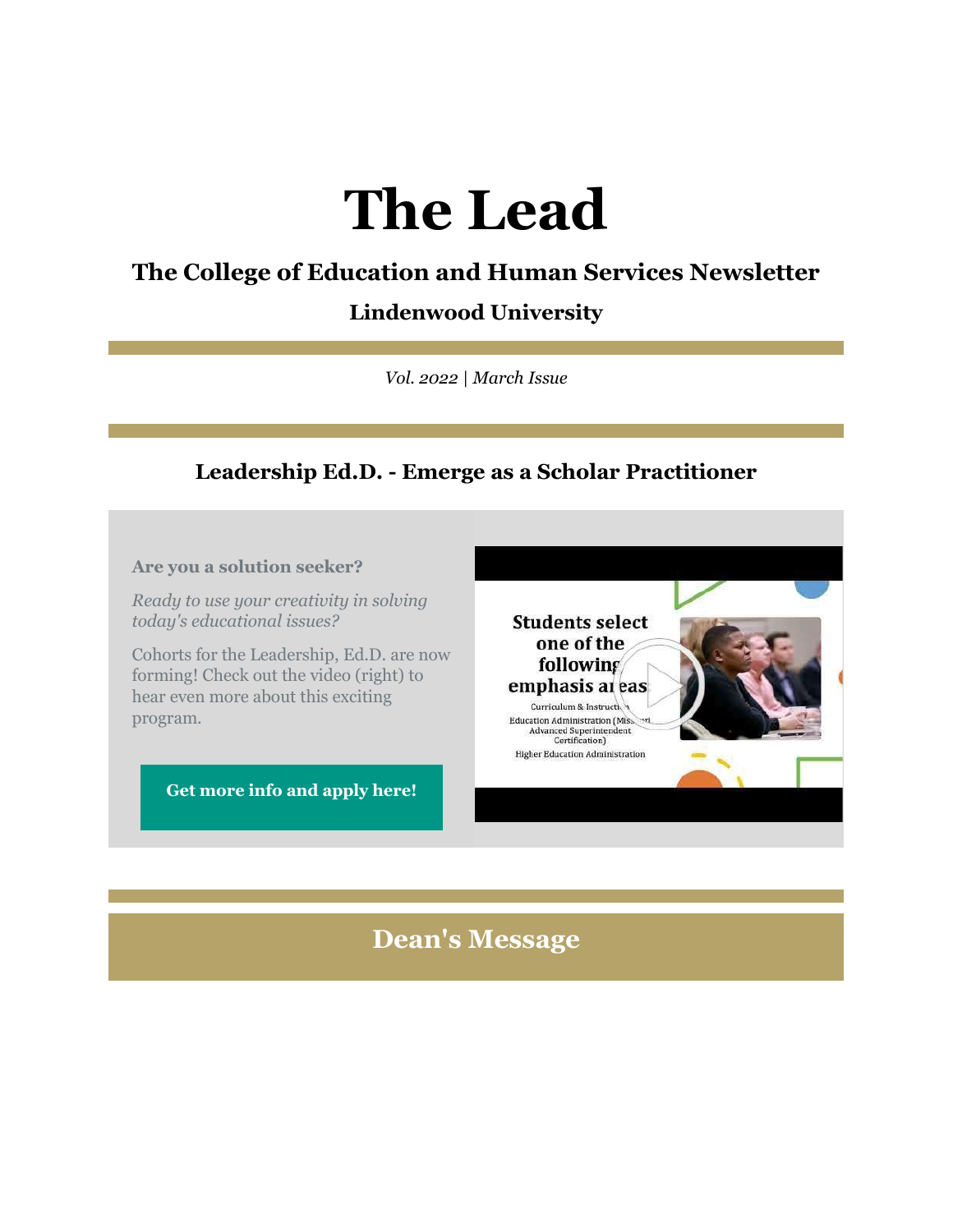#### Greetings everyone,

It has been a cold, and at times, dreary February. Thankfully, as we begin March the weather is warming and prospects for an early Spring seem promising. The snowy weather has not, however, slowed the pace of our students and faculty as they progress through the semester. We are at the halfway mark of this term and look forward to finishing strong. As you will read in this issue of The Lead, our students, staff, alumni, and faculty continue to distinguish themselves and their profession. The hard work of everyone in the College of Education and Human Services, under sometimes challenging circumstances, has made our goal of continuous improvement possible and provided valuable insights into our way forward.



I hope you enjoy this issue of The Lead. We welcome your feedback.

Very best,

Stording All fled

Anthony Scheffler, Ph.D. Dean, Lindenwood College of Education

# **Featured Stories**

# **Academy for the Preparation of Males of Color as Classroom Educators**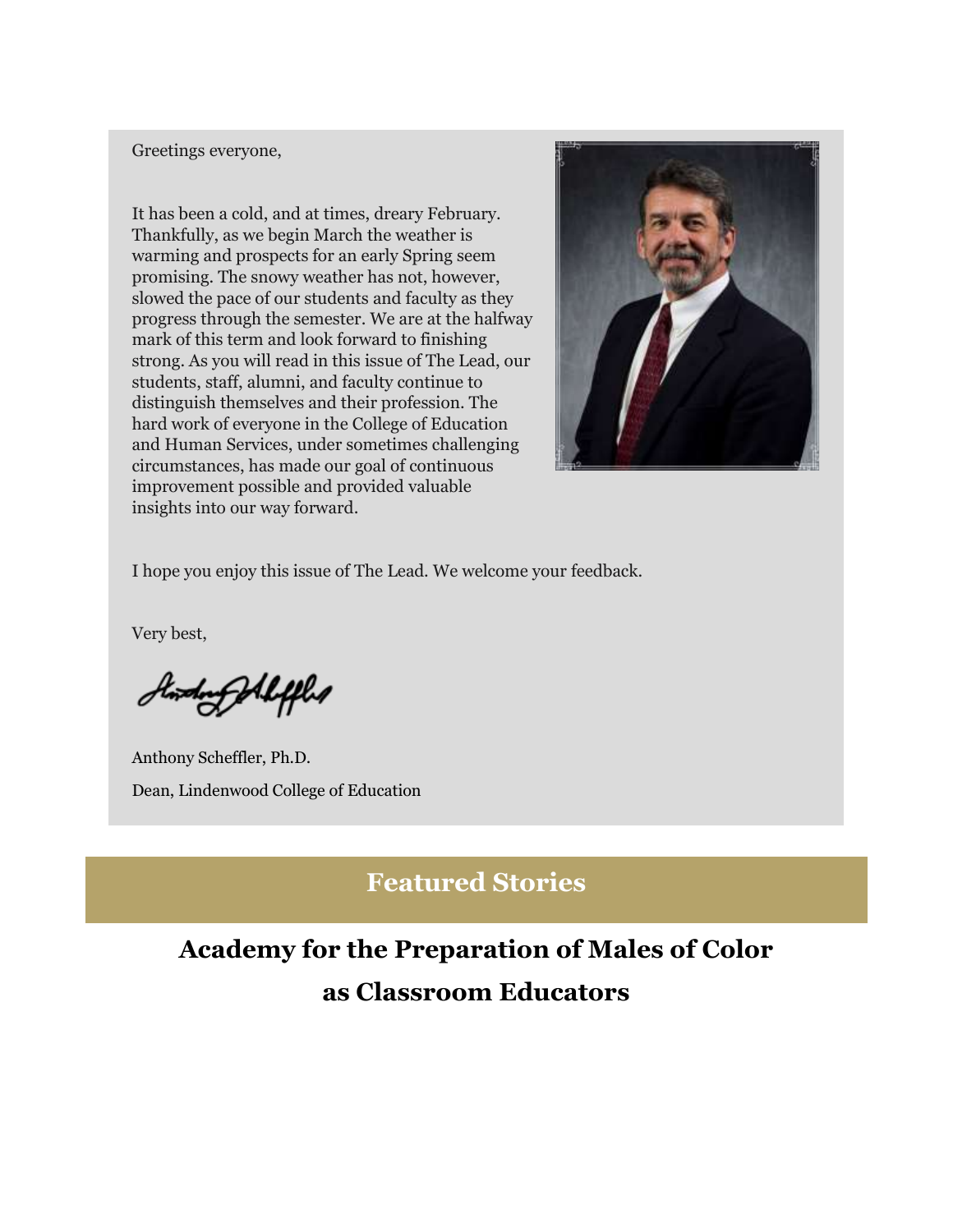

The COEHS has partnered with several local school districts to recruit and prepare males of color as classroom educators, including the St. Charles City School District, Riverview Gardens School District, and St. Louis Public School District. This newly created Academy for the Preparation of Males of Color as Classroom Educators assists in the recruitment process at their respective high schools and provides programassociated placements throughout the life of the program. LU's College of Education and Human Services (COEHS) will engage in collaborative, onsite recruiting events with partner districts designed to attract future male educators of color from the student population and current educators and paraprofessionals that are uncertified, who will then be encouraged to return to their home districts as classroom educators.

Dr. David Gómez Jaimes, Assistant Professor of Curriculum and Instruction will serve in the role of director and will be responsible for the implementation of the program including partnership cultivation and coordination, recruitment, and support service coordination.

Dr. Gómez Jaimes is the coordinator of the Master of Science in Instructional Design he has a Ph.D. in Organization, Information and Learning Sciences from the University of New Mexico, an international education background, and many years of experience facilitating professional and faculty development presentations, workshops, and courses on Culturally Inclusive Instructional Design, Evidence-Based Practices for Teaching Online, and Distance Education.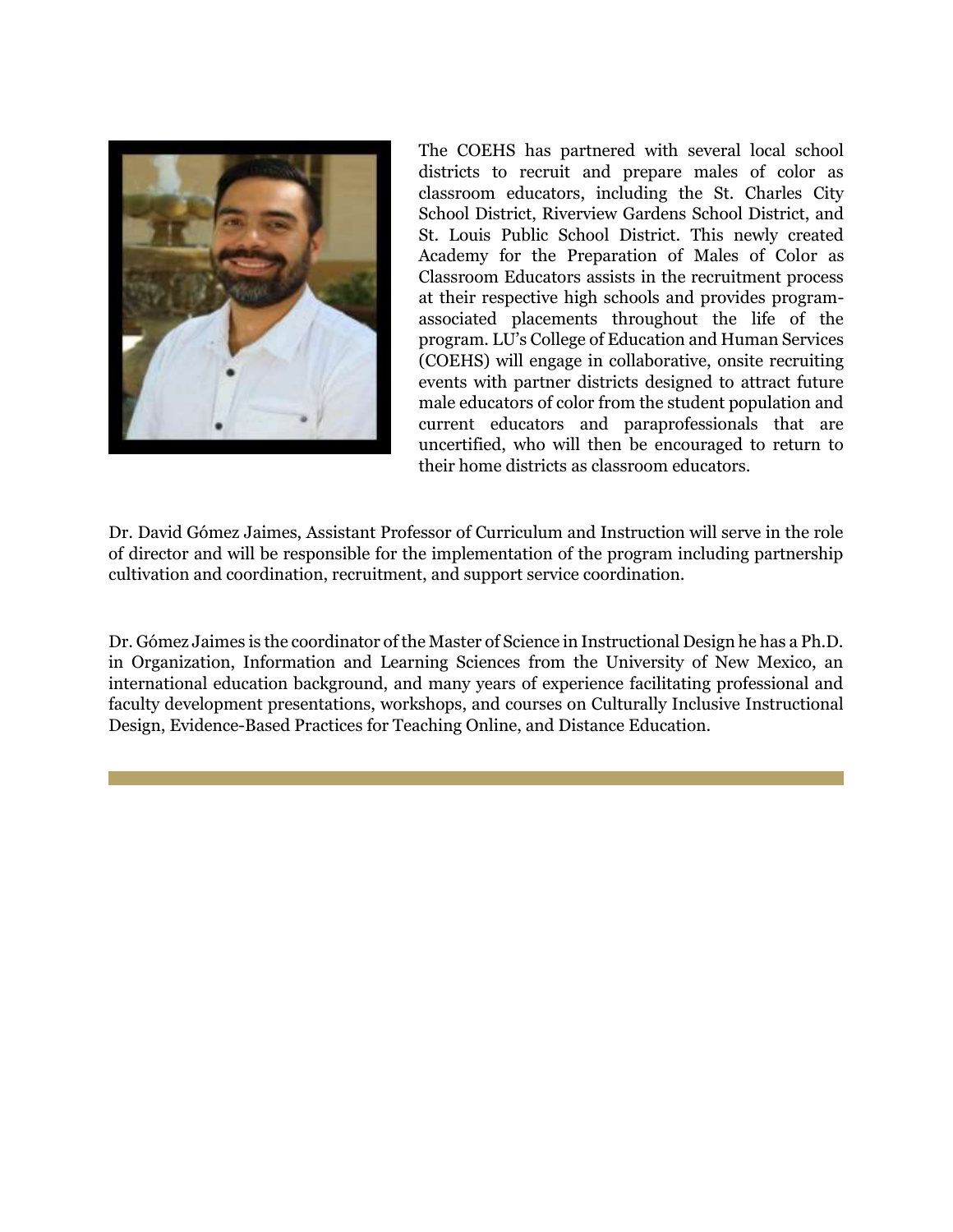

### **Welcome to the first COEHS student spotlight!**

In this new feature, we are recognizing the College of Education and Human Services hardworking students.

In this installment, we recognize College of Education and Human Services senior student, **Robby Hamilton**.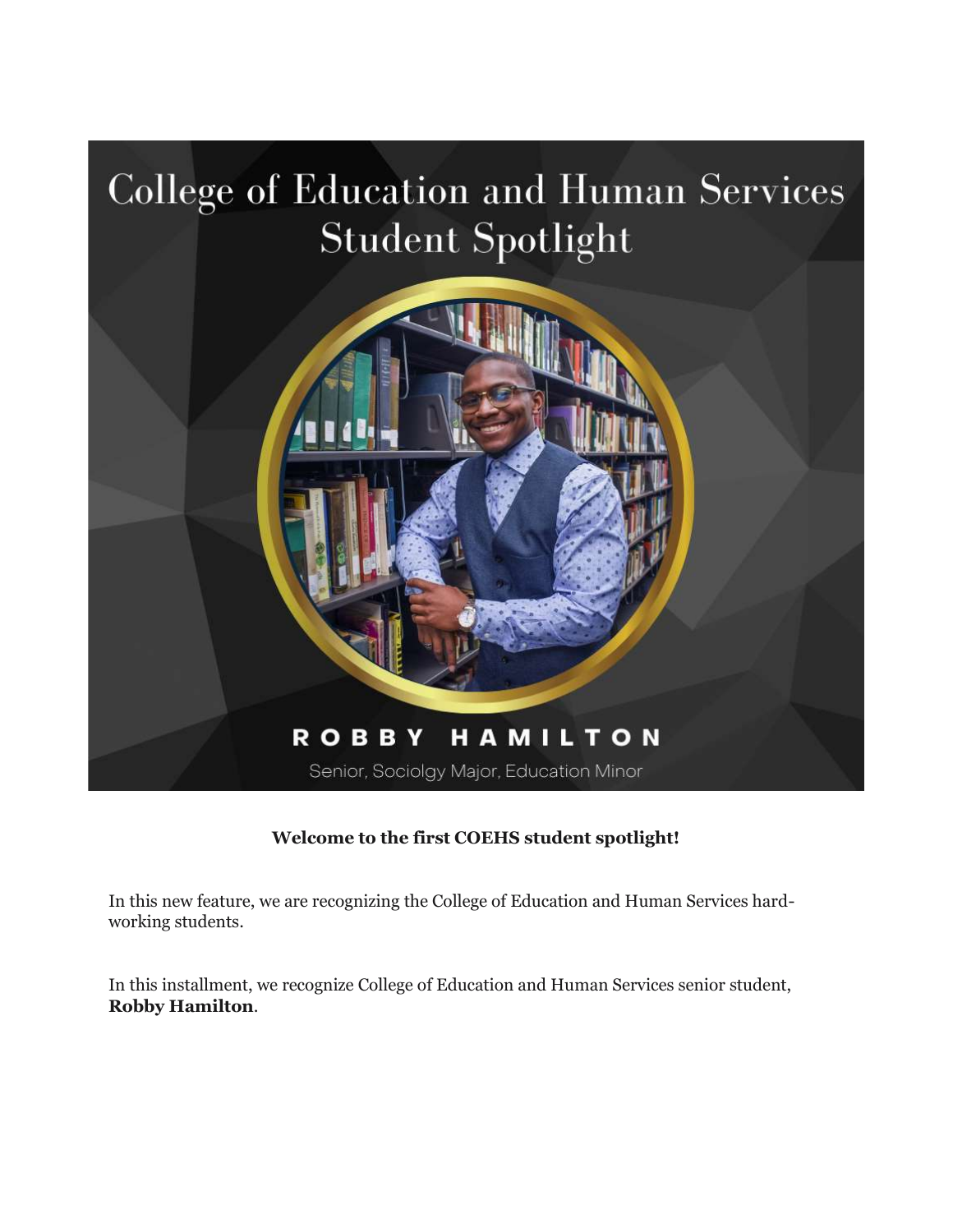We asked Robby some questions regarding his experience within the COEHS. See Robby's answers below:

### **Where were you born and raised?**

*"I was born and raised in Ferguson, Missouri."*

### **What's your biggest dream or aspiration in life?**

*"To become a lecturer not only at educational institutions but also at conferences and special engagements."*

### **What do you like most about the College of Education and Human Services?**

*"The accessibility of my advisor and professors."*

### **What motivated you to want to become a teacher?**

*"I enjoy educating and talking about Sociology (particularly the racial aspect of Sociology) and I enjoy orating."*

### **Describe your understanding of diversity [inclusion] and why it is important?**

*"My understanding of Diversity and Inclusion is that those who may be the minority are included in whatever activities or programs one has, and inclusion is then making those marginalized groups truly a part of the planning and creation of those activities and programs. This is important because when you include and engage all groups, true growth in society will occur."*

#### **How has your experience within the COEHS prepared you for a diverse population?**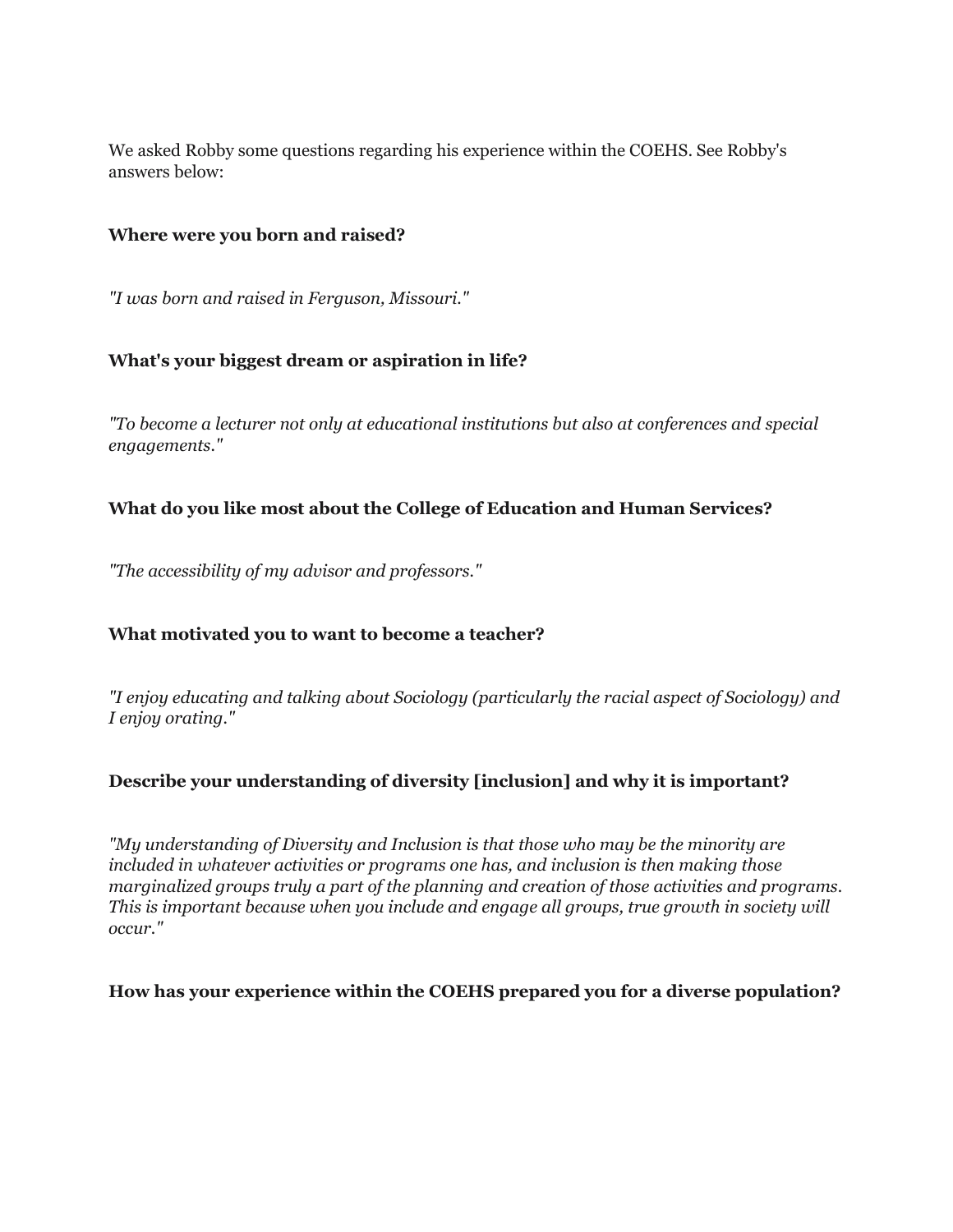*"My experience in COEHS has prepared me for diversity. As an Education minor within the COEHS department, it has encouraged me to think critically about the lack of diversity and to critically examine society for their lack of diversity and wrongdoing."*

### **What advice would you give males of color going into education?**

*"I would tell black males or males of color going into education to think about what you needed as a youth when you were in a classroom and try to accommodate what you would have wanted to see."*

### **What is the most challenging situation dealing with diversity that you have faced and how did you handle it?**

*"At the time of the George Floyd murder, Lindenwood sent out an email speaking on the controversy and within that email, they said that they stand with the police (Not a direct quote but a paraphrase). For many Black students including myself that comment seemed very untimely and disrespectful. So as Vice President of the Black Student Union I was tasked with drafting up a letter to send to President Porter and his administration to voice our concerns. This resulted in a meeting with the Black Student Union Executive Board and the administration of President Porter where we felt our concerns were heard."*

### **Please tell us about an instance when you have demonstrated leadership or commitment to equity in your work.**

*"As Lindenwood Student Government President I have met with both Director of DEI, Emily Pitts, and President Porter multiple times to give my thoughts and assistance in increasing our diversity and equity on campus."*

### **What is your favorite quote and by whom?**

*"My absolute favorite quote is "Accept your own and be yourself." -Honorable Elijah Muhammad."*

**Education Scholarship available to**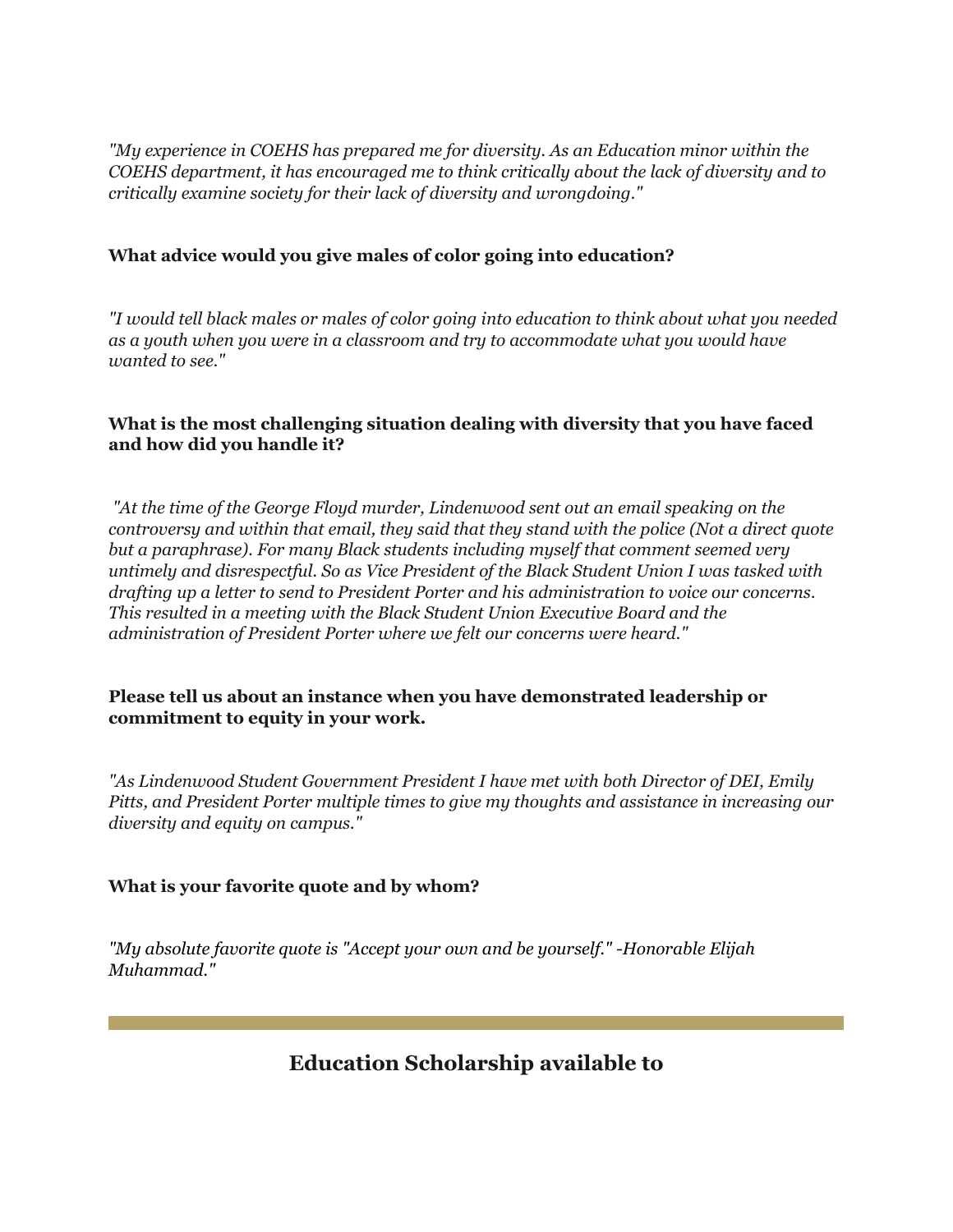# **Jefferson County, Missouri High School Graduates**

The Jefferson County Retired Educational Association (JCREA) and the Missouri Retired Teachers Association (MRTA) is offering an opportunity to apply for a \$1,000 scholarship to be awarded to an applicant meeting the following requirements:

- 1. graduate of a Jefferson County Missouri high school
- 2. A 3rd or 4th year student majoring in education
- 3. A student who presents a Letter of Recommendation from at least one of his/her college professors
- 4. A student having earned a GPA of 3.0 or better

The recipient of this scholarship will be notified and invited to attend an association meeting to be recognized as JCREA's 2021 Scholarship recipient.

### **DEADLINE FOR COMPLETED APPLICATION:**

#### **POSTMARKED OR EMAILED BY APRIL 15, 2022**

**Email application to: [v.chris@charter.net](mailto:v.chris@charter.net) or click below to submit an application:**

**[Click here to apply!](https://nam04.safelinks.protection.outlook.com/?url=https%3A%2F%2Fr20.rs6.net%2Ftn.jsp%3Ff%3D001RwJbrR1rycLvZm9RY5nTOQqIID-zx5VzpgvTMieowEqI5Kcwl3kLZRUenmwISGq8GdLpHkCv--qIXMUSP20Z9QqOfRA7etYIxbiHvvyQwxOzNVRz0Hi8Qt7c2gIgTl6l0xti3iACxohQ1Qde_Vt0dj88277NXYjfINmflP02vKjBAX08EeVKRu11icqEKhao4I4WK3Ek8FZxdX47B4ObGHaQMeqlllWelF8hLd0hkRLifXDsuM2jhuNAX377ayjq%26c%3DS_5prijEaq2HEnmye7wklVbSR8BFXLk9XYyk4-0oVfinC2EzocGmNg%3D%3D%26ch%3DVJjzTsRrkbGSmFCU7hFQube9uowKm_iHHMo7dHR-3URrAge27Y-QSA%3D%3D&data=04%7C01%7Cphuffman%40lindenwood.edu%7C3e3cb4b4082f4f08f9c208d9fbc6974c%7C3d72f08e540a4c68905d9e69c4d9c61e%7C1%7C0%7C637817652626903677%7CUnknown%7CTWFpbGZsb3d8eyJWIjoiMC4wLjAwMDAiLCJQIjoiV2luMzIiLCJBTiI6Ik1haWwiLCJXVCI6Mn0%3D%7C3000&sdata=8Kl1azi5jshB9UzFXG83X0qSR4oUmBhmGAqCPsNnwV0%3D&reserved=0)**

# **Education Scholarships available to**

#### **Senior High Schoolers or Current Undergrads**

#### **from Cuivre River Electric Cooperative**

The general requirements are as follows:

- Reside in Lincoln, Pike, Saint Charles, or Warren counties
- Be an undergraduate student attending accredited universities
- Due April 15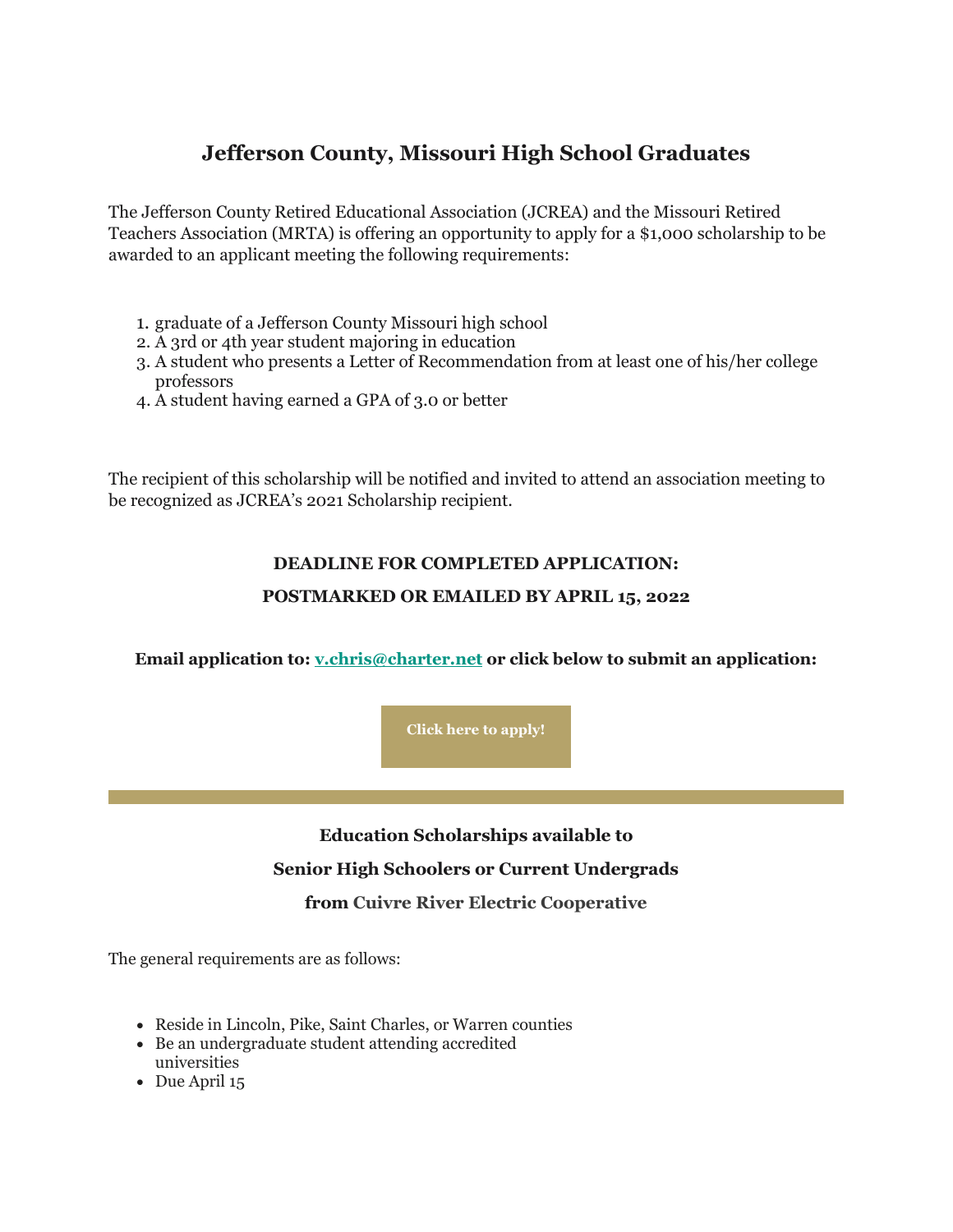



# **Earn \$140 Stipend Participating in a Workshop on Improving Digital Humanities Pedagogy in St. Louis**

Lindenwood University will offer a workshop on digital practices in humanities classrooms on **Saturday, April 9th, 8 a.m. to 5 p.m. Secondary education faculty who participate will receive** a \$140 stipend. The workshop will be held in person on Lindenwood's St. Charles campus, but a remote participation option will also be available. This workshop is being offered in partnership with the Missouri Humanities Council and with support from the National Endowment for the Humanities.

This workshop is designed as a mutual learning and information-gathering experience. Three higher education humanities faculty will join up to 17 secondary education humanities faculty who teach at St. Louis-area Missouri schools to discuss the current state of, and future possibilities for, digital practices in humanities classrooms. The workshop will help to launch a broader regional effort to assist faculty with engaging students in humanities coursework through the integration of digital humanities tools and activities.

During the workshop, participants will:

- Share their current practices for incorporating digital work in the high school humanities classroom
- Learn simple and effective digital humanities activities they can use in the future
- Discuss how these various activities align with MoDESE standards
- Identify challenges to increasing the number and quality of digital learning experiences in high school humanities classrooms (and potential solutions)
- Identify obstacles (institutional or otherwise) to allowing high school students to remotely participate in university-based digital humanities projects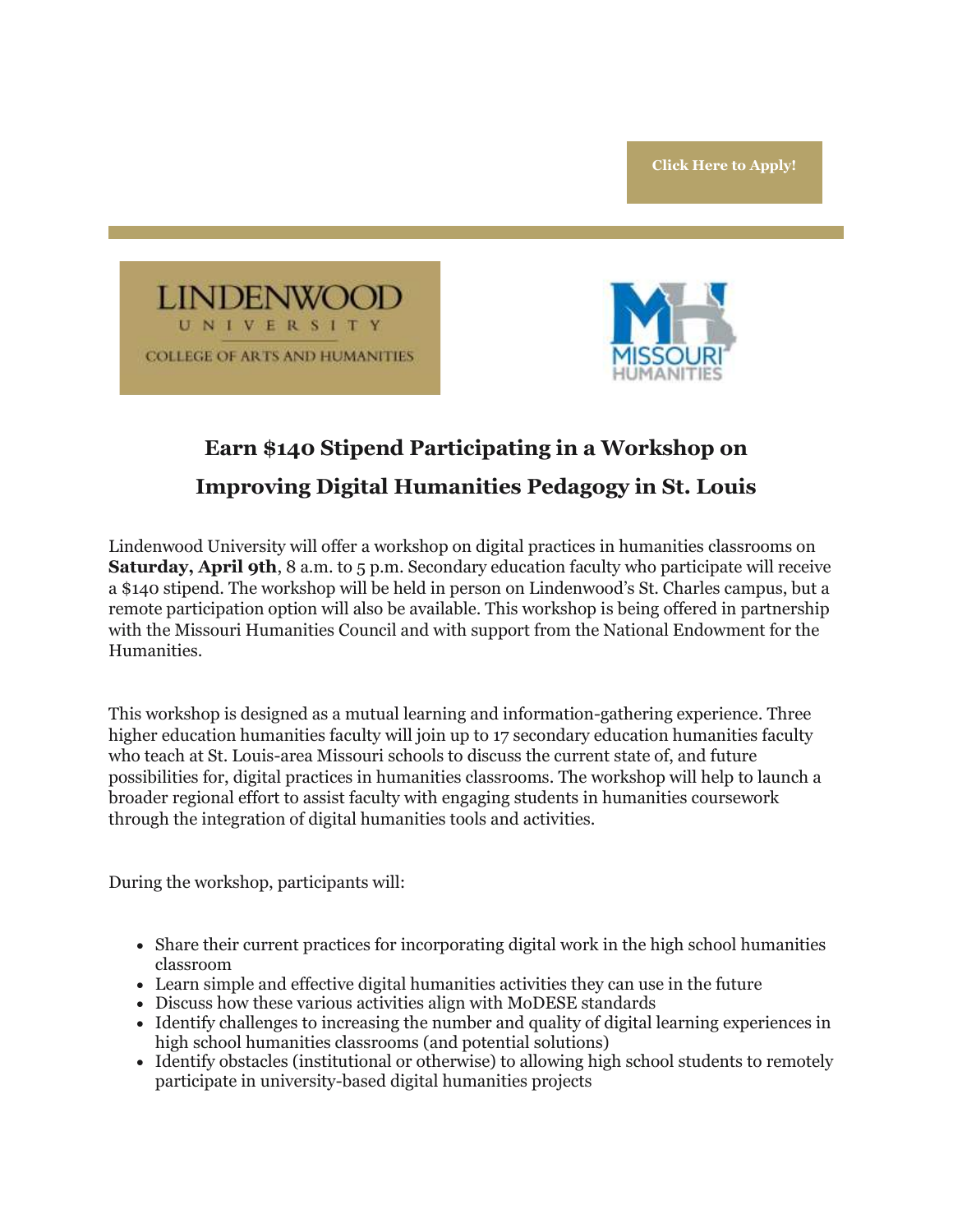Please contact Dr. Geremy Carnes **[\(GCarnes@lindenwood.edu\)](mailto:GCarnes@lindenwood.edu)** by March 18th if you are interested in participating or in learning more about the workshop and its goals.

**[Want to be featured in the next issue of The Lead? Click here to submit an](https://nam04.safelinks.protection.outlook.com/?url=https%3A%2F%2Fr20.rs6.net%2Ftn.jsp%3Ff%3D001RwJbrR1rycLvZm9RY5nTOQqIID-zx5VzpgvTMieowEqI5Kcwl3kLZXrl9Xv3cWbC7ntq2AKY7aRIz9yihjSzWVp2sZozWC3FG6yQ3UOv2j0uNngaQ2ff7lic4EA28WetvcqXGcFxgGIlswgaEkAt-fQHQ8uNftt7e3r9JlnXKic%3D%26c%3DS_5prijEaq2HEnmye7wklVbSR8BFXLk9XYyk4-0oVfinC2EzocGmNg%3D%3D%26ch%3DVJjzTsRrkbGSmFCU7hFQube9uowKm_iHHMo7dHR-3URrAge27Y-QSA%3D%3D&data=04%7C01%7Cphuffman%40lindenwood.edu%7C3e3cb4b4082f4f08f9c208d9fbc6974c%7C3d72f08e540a4c68905d9e69c4d9c61e%7C1%7C0%7C637817652626903677%7CUnknown%7CTWFpbGZsb3d8eyJWIjoiMC4wLjAwMDAiLCJQIjoiV2luMzIiLCJBTiI6Ik1haWwiLCJXVCI6Mn0%3D%7C3000&sdata=rGJi4cATLS%2Bgyy507Ww4EEdrLi4AZa0UjID6aqhl9JI%3D&reserved=0)  [article.](https://nam04.safelinks.protection.outlook.com/?url=https%3A%2F%2Fr20.rs6.net%2Ftn.jsp%3Ff%3D001RwJbrR1rycLvZm9RY5nTOQqIID-zx5VzpgvTMieowEqI5Kcwl3kLZXrl9Xv3cWbC7ntq2AKY7aRIz9yihjSzWVp2sZozWC3FG6yQ3UOv2j0uNngaQ2ff7lic4EA28WetvcqXGcFxgGIlswgaEkAt-fQHQ8uNftt7e3r9JlnXKic%3D%26c%3DS_5prijEaq2HEnmye7wklVbSR8BFXLk9XYyk4-0oVfinC2EzocGmNg%3D%3D%26ch%3DVJjzTsRrkbGSmFCU7hFQube9uowKm_iHHMo7dHR-3URrAge27Y-QSA%3D%3D&data=04%7C01%7Cphuffman%40lindenwood.edu%7C3e3cb4b4082f4f08f9c208d9fbc6974c%7C3d72f08e540a4c68905d9e69c4d9c61e%7C1%7C0%7C637817652626903677%7CUnknown%7CTWFpbGZsb3d8eyJWIjoiMC4wLjAwMDAiLCJQIjoiV2luMzIiLCJBTiI6Ik1haWwiLCJXVCI6Mn0%3D%7C3000&sdata=rGJi4cATLS%2Bgyy507Ww4EEdrLi4AZa0UjID6aqhl9JI%3D&reserved=0)**

# **COEHS, Academic, Retention & Certification Center**

# **Lindenwood Alumna, Dr. Patricia Closson,**

### **named as ACHS Assistant Principal**



Dr. Patricia Closson, a Lindenwood Alumni, has been selected to serve as the St. Charles High School assistant principal, effective July 1, 2022.

Dr. Closson holds four degrees: a **Doctorate of Education** from Lindenwood University, a Master of Arts in Educational Administration and a Master of Arts in Education from Lindenwood University, and a Bachelor of Arts in English from Southwest Missouri State University.

# **Curriculum & Instruction**

# **Updated Camp Read-A-Lot Information**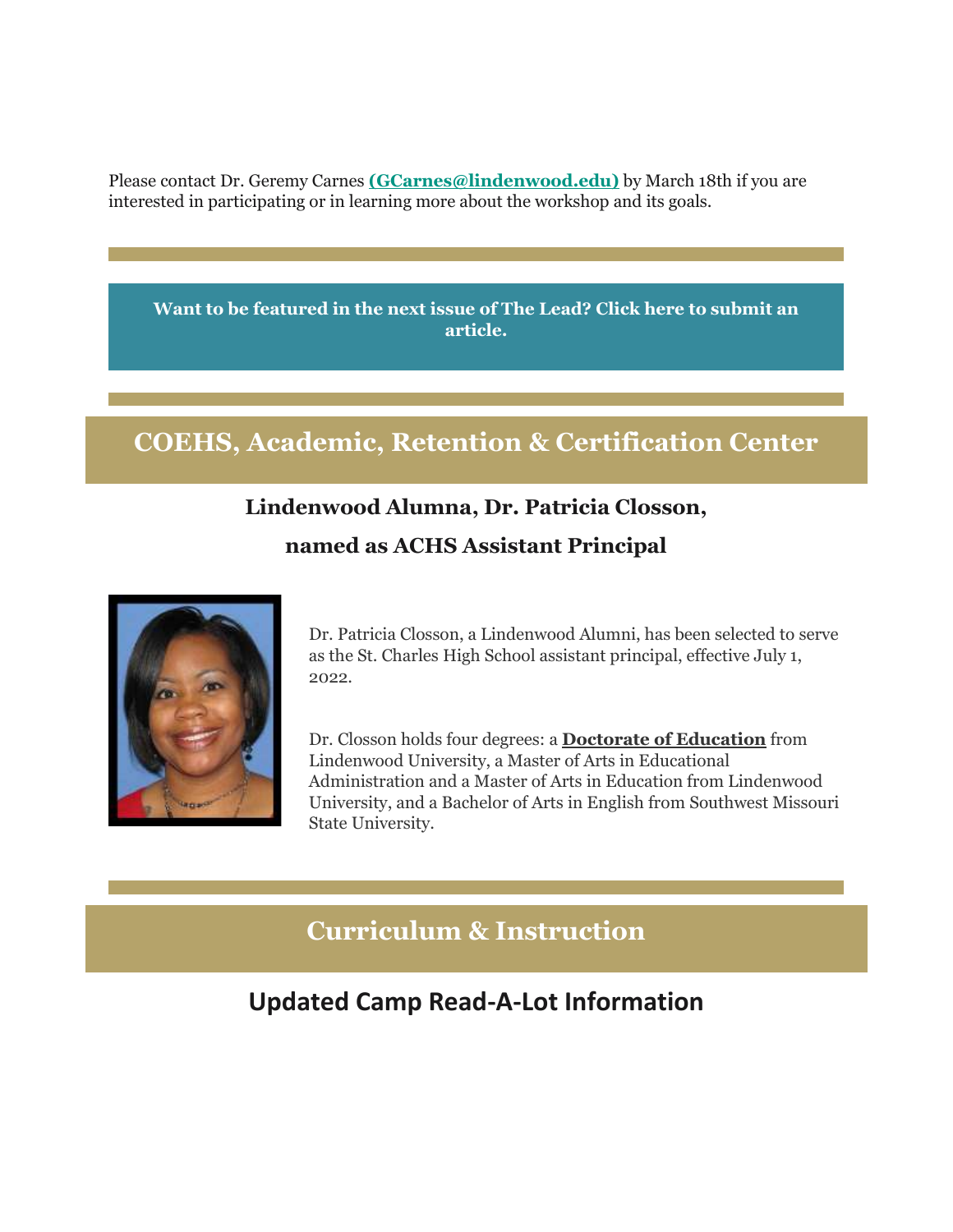

**Do you have a child entering 1st through 6th grade next year? Would you like your child to receive support and enrichment in reading?** 

We are thrilled to announce that Camp Read-A-Lot will be held in-seat in June of 2022! We are excited that our theme is outer space and Dr. Annie Arnone, a member of the COEHS faculty and NASA Endeavor STEM Teaching Certificate Project, will be our guest speaker!

**When**: June 6-24 (3 weeks), Monday-Friday, 9:00 to 11:30 am **Where:** Lindenwood University Cultural Center (LUCC), 400 N. Kingshighway (2 blocks from the main campus)

**Cost**: \$85 per camper

(Please note change of location and cost)

Parents in the Lindenwood community (faculty, staff, students) can submit their application on March 1 (2 weeks before the general public) at the following link: **[Eventbrite | Camp Read-A-Lot](https://nam04.safelinks.protection.outlook.com/?url=https%3A%2F%2Fr20.rs6.net%2Ftn.jsp%3Ff%3D001RwJbrR1rycLvZm9RY5nTOQqIID-zx5VzpgvTMieowEqI5Kcwl3kLZXrl9Xv3cWbC2ZhXWy2yA7PUJgK-kYwkwfNBawWKk3nsFIzGmtiJuqmJSNgGTUSgXncbVc-g1UTEAGpRQwXFHbVZnXNyuclX0Ky17n7XKEQRz0Ah_oBRXFFe4Br6aeiIuVgL31mkkfUuLnhGJCzDKztxu6ltWgCJJA%3D%3D%26c%3DS_5prijEaq2HEnmye7wklVbSR8BFXLk9XYyk4-0oVfinC2EzocGmNg%3D%3D%26ch%3DVJjzTsRrkbGSmFCU7hFQube9uowKm_iHHMo7dHR-3URrAge27Y-QSA%3D%3D&data=04%7C01%7Cphuffman%40lindenwood.edu%7C3e3cb4b4082f4f08f9c208d9fbc6974c%7C3d72f08e540a4c68905d9e69c4d9c61e%7C1%7C0%7C637817652626903677%7CUnknown%7CTWFpbGZsb3d8eyJWIjoiMC4wLjAwMDAiLCJQIjoiV2luMzIiLCJBTiI6Ik1haWwiLCJXVCI6Mn0%3D%7C3000&sdata=12dhyYaoegFRAp7XxOzL9K6XSM7wWZW9oC1LNb5qv%2FU%3D&reserved=0)**

Camp Read-A-Lot is a wonderful opportunity for your child to receive individualized reading support and we hope they join us this summer.



**Greef Award Nominee**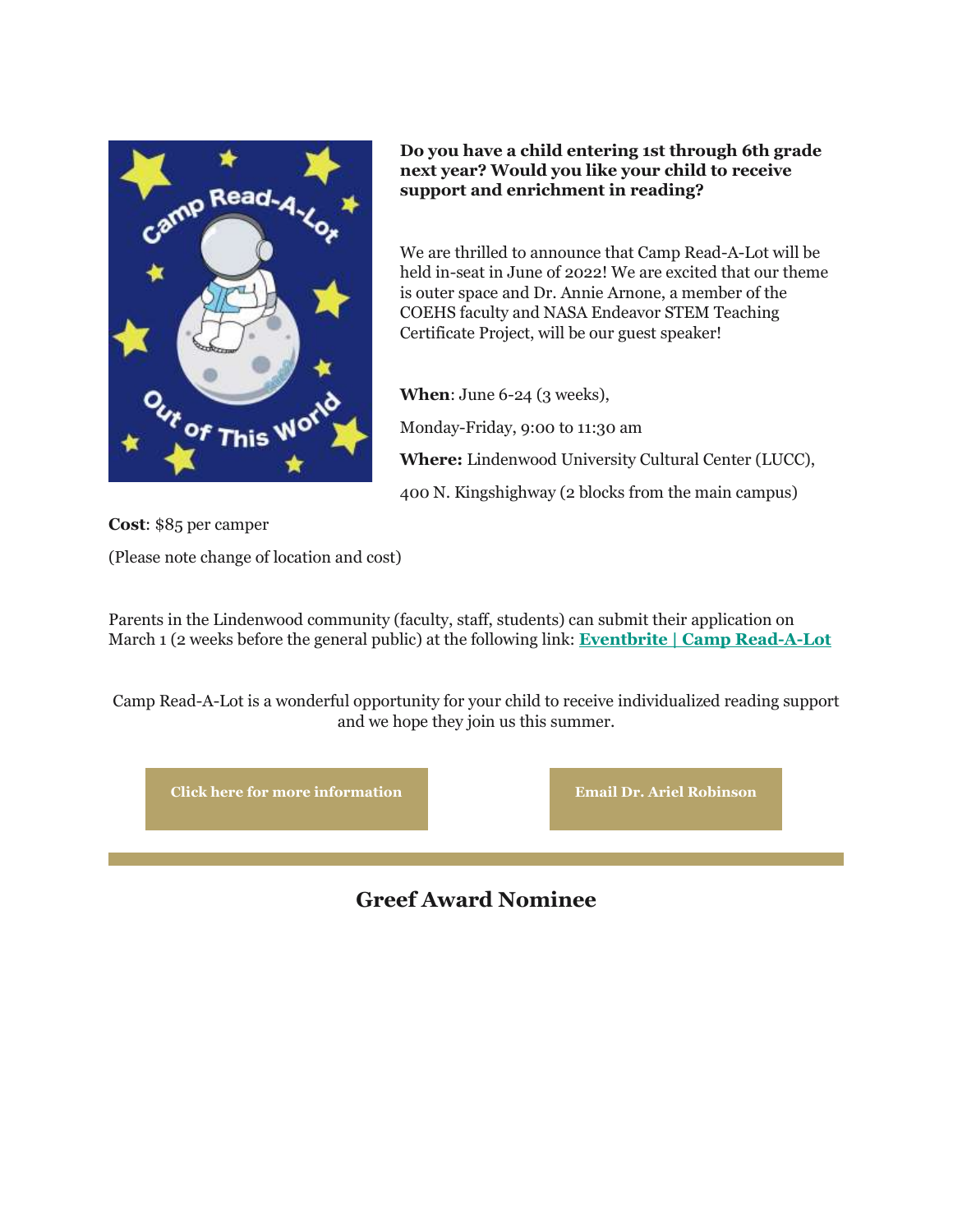

Literacy education leaders in Missouri and the Missouri Council of Teachers of English (MoCTE) will be honoring graduating seniors with the Robert J. Greef Award. This award was established in honor of Robert Greef, an outstanding teacher at the University of Central Missouri.

Congratulations to Samantha Linderer, on being nominated by Lindenwood for the Greef Award, presented by Missouri Council of Teachers of English (MoCTE)! Samantha is an English Studies major with a minor in Secondary Education. Sammy has also been a member of the Lindenwood Women's Soccer team for the past five years. She is currently completing her student teaching at St. Charles High School; teaching Honors 1, four classes of English 3,

and English 4. She will also act as a volunteer coach for the women's soccer team at her host school this Spring.

The Robert J. Greef Award provides an opportunity to celebrate the successes of English Education programs across Missouri, as well as serving to encourage and support future colleagues.

# **Alpha Chi Scholarship Nomination**



Julie Bowman, a Lindenwood Graduate student studying Dyslexia, was nominated by Dr. Rebecca Panagos for the Alpha Chi National College Honor Society's scholarship. The competitive award required a faculty assessment of Ms. Bowman's current research project, "Structured Literacy, Multi-Sensory Strategies, and Neurological Sciences Improve All Students' Life Skills". Ms. Bowman is applying to study with the University of MO, Columbia with a Special Education PhD with a Math focus in STEAM. Ms. Bowman is also presenting a Poster Session at

the Missouri Council for Exceptional Children (MO CEC) Conference next week. Her poster is titled *Structured Literacy: Embedding Advanced Phonemic Awareness (APA*).

### **Outstanding Cooperating Teachers Honored**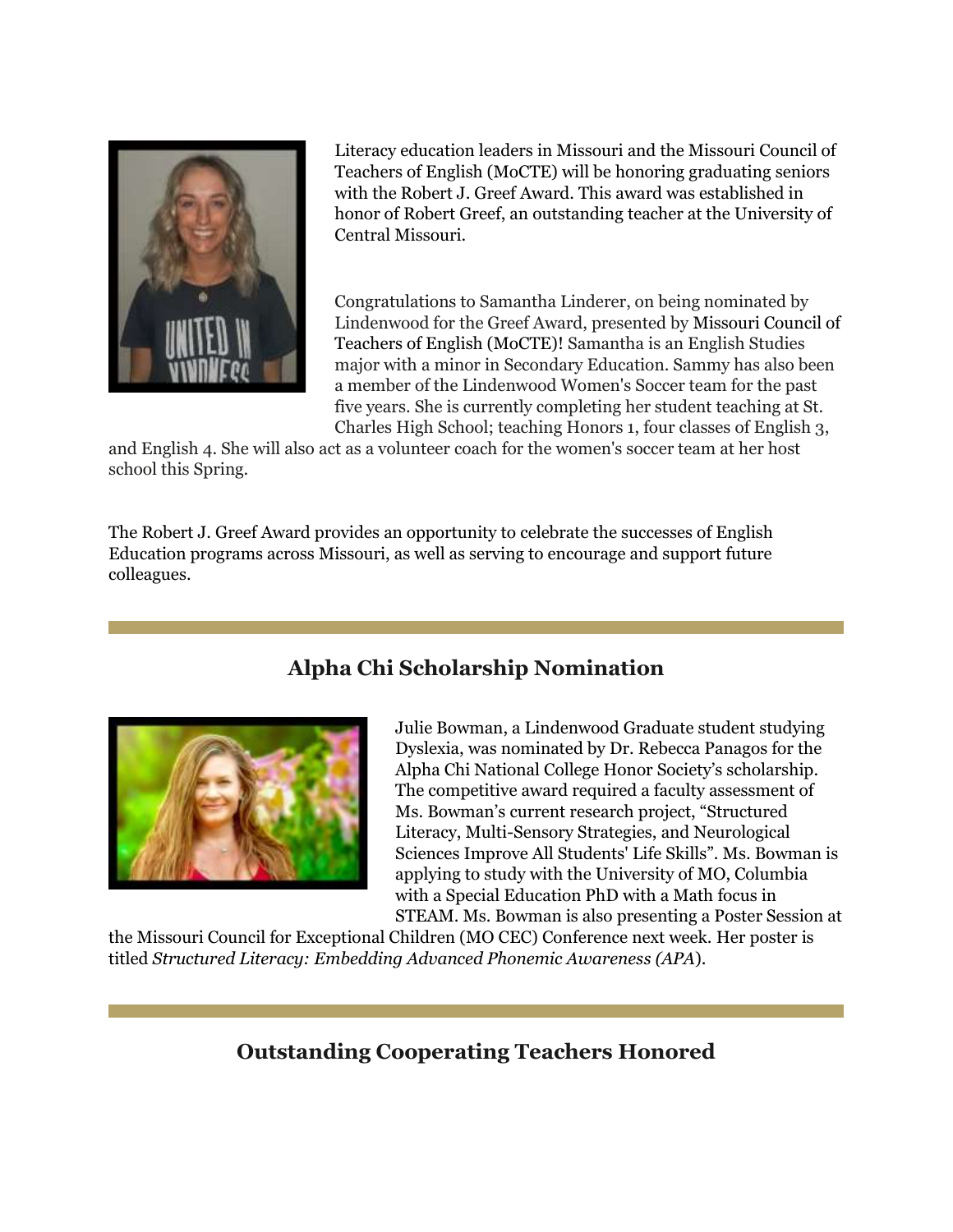The Lindenwood Curriculum & Instruction Department celebrated and surprised Lindenwood's Outstanding Cooperating Teachers from Fall of 2021 with a gift card and a parade of supportive administrators.

These five special educators were nominated and chosen based on their mentoring abilities and teacher leadership skills. We appreciate their partnership as we collaboratively prepare future teachers.

#### Awardees:

- *Kristina Durbin*, Blackhurst Elementary, St Charles School District
- *Adam Wiedner*, North Point High School, Wentzville School District
- *Amanda Knaust*, William Cappel Elementary, Lincoln Co R-III School District
- *Julia Barbieri*, Oakville HS, Mehlville School District
- *Ellen Castaneda*, Orchard Farm High, Orchard Farm School District

### **LindenTeach Spring 2022 Cohort**

We would like to congratulate the Spring 2022 LindenTeach Internship cohort! These interns are learning through experiences as a building substitute teacher in one of our five partner districts. Candidates receive a per diem rate for their internship. Interns are assigned to a building mentor for collaboration and support. Collaboration includes instructional planning, co-teaching, conducting assessments, and creating and implementing interventions. Teacher candidates are expected to engage in classroom instruction, participate in school and district activities, and function as members of the school faculty.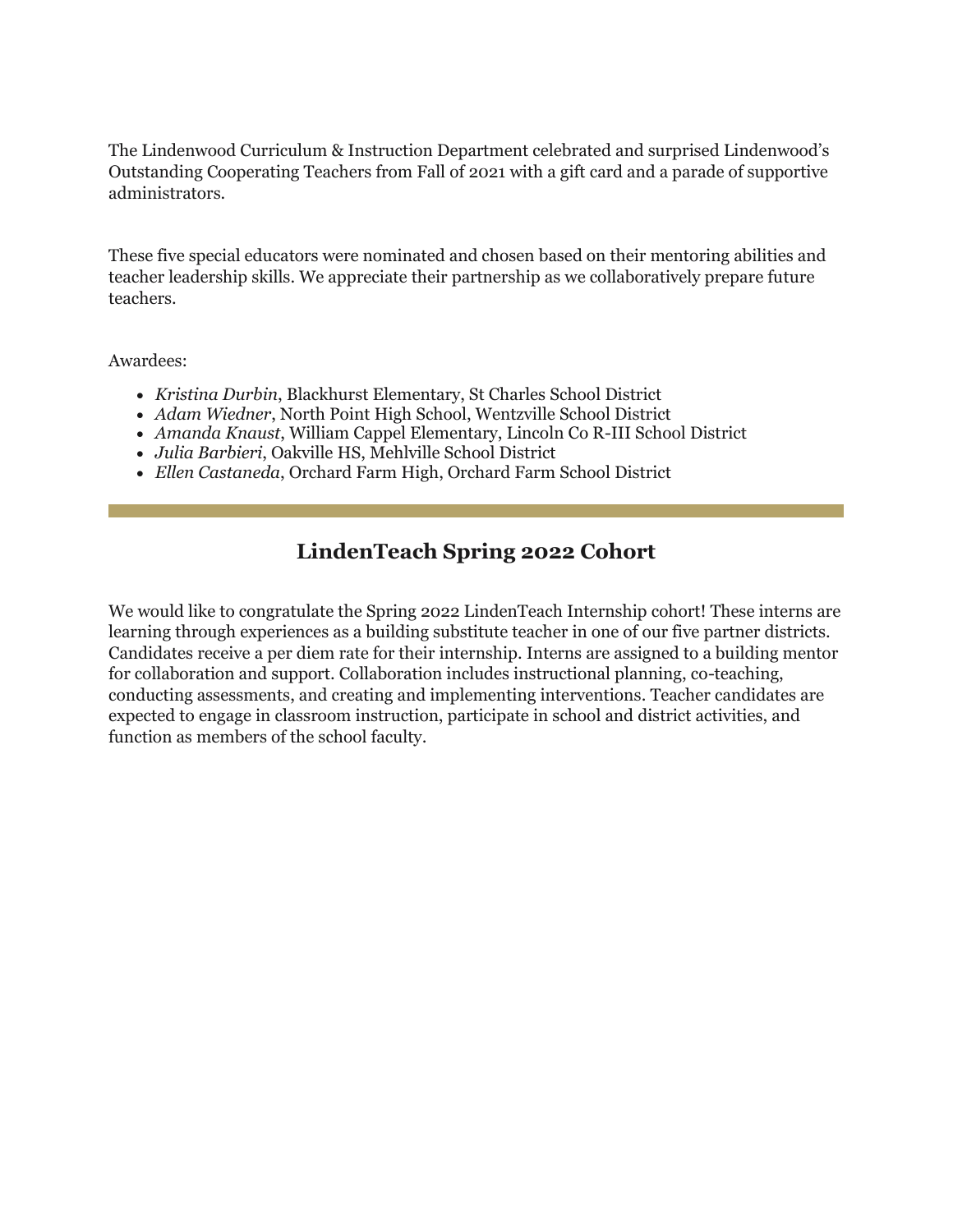

Pictured (left to right): Back- Ally Daca, Emilee Fischer, Spencer Goldberg, Caitlyn Wagner. Front-Aubrie Hollingsworth, Michaela Viviano, Hope Benavidez

Not pictured: Brooke Hamilton, Brookelyn Bell, Alison Paris, Sarah Schodroski

**[Click here for more information on LindenTeach](https://nam04.safelinks.protection.outlook.com/?url=https%3A%2F%2Fr20.rs6.net%2Ftn.jsp%3Ff%3D001RwJbrR1rycLvZm9RY5nTOQqIID-zx5VzpgvTMieowEqI5Kcwl3kLZWYuQbQogrTo-VjF8vkRVliWd1ibbeWFnzdbh6G7DSweqobAbm7NzpTmJLjGfHj2B3hilMOrrIPZVJNA72agYJ6If-xKhI8T7RVueQt41Kdyv1o98ccIw1VMMioaDZZTrE6GJuZyxL3M2fJPoWG8UJ73OBt6fnJA1Q%3D%3D%26c%3DS_5prijEaq2HEnmye7wklVbSR8BFXLk9XYyk4-0oVfinC2EzocGmNg%3D%3D%26ch%3DVJjzTsRrkbGSmFCU7hFQube9uowKm_iHHMo7dHR-3URrAge27Y-QSA%3D%3D&data=04%7C01%7Cphuffman%40lindenwood.edu%7C3e3cb4b4082f4f08f9c208d9fbc6974c%7C3d72f08e540a4c68905d9e69c4d9c61e%7C1%7C0%7C637817652626903677%7CUnknown%7CTWFpbGZsb3d8eyJWIjoiMC4wLjAwMDAiLCJQIjoiV2luMzIiLCJBTiI6Ik1haWwiLCJXVCI6Mn0%3D%7C3000&sdata=%2BYx3yZ1RzzKtXTVZNtT%2FEumaffEGf0LD6HKJdpBoIIg%3D&reserved=0)**

# **Educational Leadership**

**Dr. Nasser to Serve as Research Discussant at National Convention**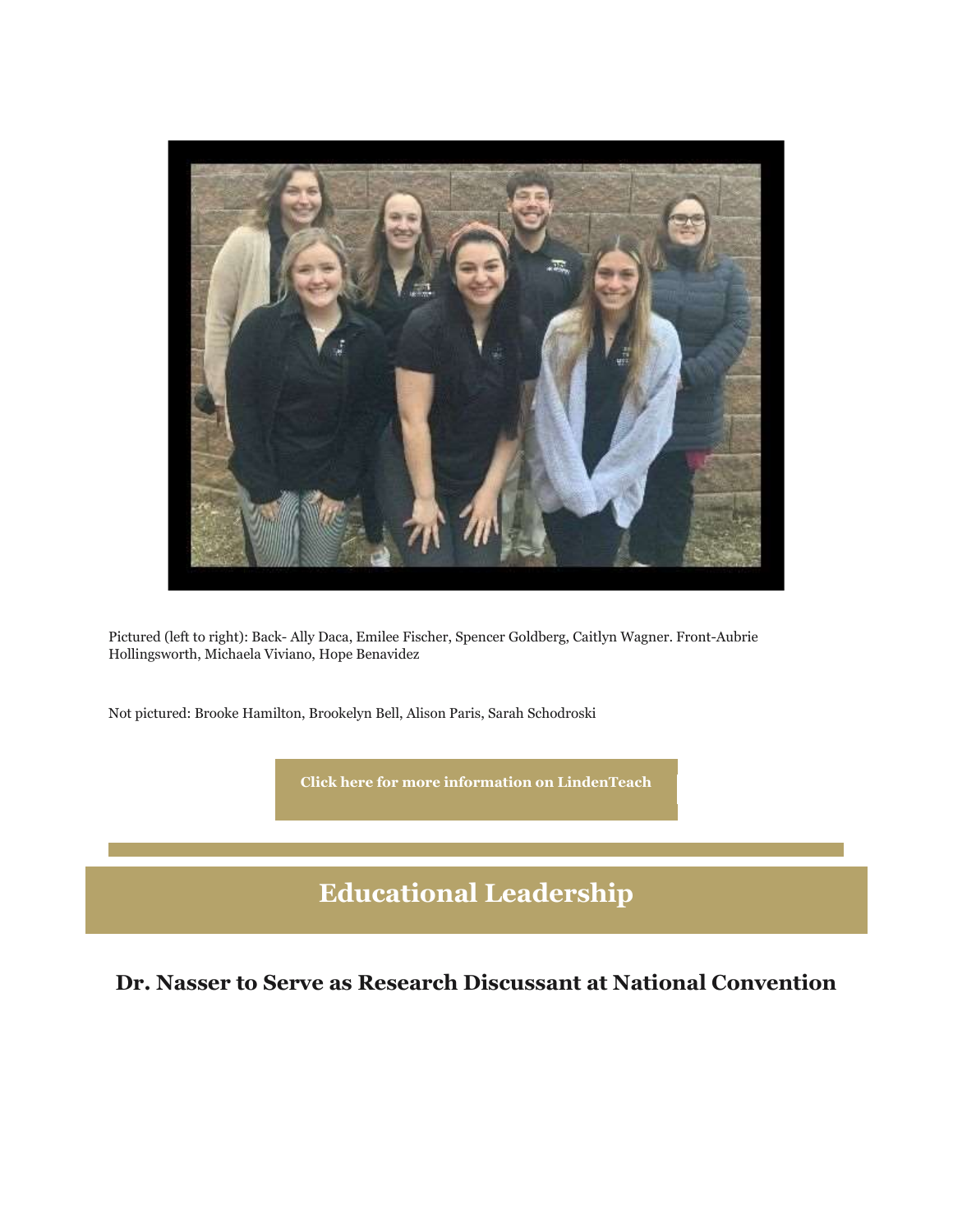

Dr. Roger "Mitch" Nasser will serve as a research discussant at the ACPA National Convention in St. Louis. As a discussant, Nasser will provide feedback on research papers and facilitate dialogue between presenters and attendees. The theme of the session is "Challenges Encountered by U.S. International College Students" with research focused on the experiences of international students from China and India.

# **Spring Dissertation Help Sessions**

Dr. Nasser will offer dissertation help sessions this spring at the times/dates below. While we recommend attendees are either enrolled in or have completed Capstone I, all students are welcome.

**March 24th | 6:00pm-7:00pm**

**Meeting ID:** 997 2543 2487 **Passcode:** 7UtXU2

**[Click here to join meeting](https://nam04.safelinks.protection.outlook.com/?url=https%3A%2F%2Fr20.rs6.net%2Ftn.jsp%3Ff%3D001RwJbrR1rycLvZm9RY5nTOQqIID-zx5VzpgvTMieowEqI5Kcwl3kLZXrl9Xv3cWbCVMXdq-JAgTe2om-kzJoUIGyPRgHDiGo7pzOpnWfQMnlWbS10rs5vgb6mT7Oool9SipzHS5kvrRj5L9jDVGFeclnAgs0KD2KxCyiEOw2jcI-2g5Tg4k4hZBdBXlQLHw22o0SRThkHVYKnhwil7gEfAg%3D%3D%26c%3DS_5prijEaq2HEnmye7wklVbSR8BFXLk9XYyk4-0oVfinC2EzocGmNg%3D%3D%26ch%3DVJjzTsRrkbGSmFCU7hFQube9uowKm_iHHMo7dHR-3URrAge27Y-QSA%3D%3D&data=04%7C01%7Cphuffman%40lindenwood.edu%7C3e3cb4b4082f4f08f9c208d9fbc6974c%7C3d72f08e540a4c68905d9e69c4d9c61e%7C1%7C0%7C637817652626903677%7CUnknown%7CTWFpbGZsb3d8eyJWIjoiMC4wLjAwMDAiLCJQIjoiV2luMzIiLCJBTiI6Ik1haWwiLCJXVCI6Mn0%3D%7C3000&sdata=E7crujfUffsrtCGyw0j6AQFEdNmCxSetaHtU3iYC1ZI%3D&reserved=0)**

**April 14th** | **6:00pm-7:00pm Meeting ID**: 929 8256 0250 Passcode: 0sd7Va

**[Click here to join meeting](https://nam04.safelinks.protection.outlook.com/?url=https%3A%2F%2Fr20.rs6.net%2Ftn.jsp%3Ff%3D001RwJbrR1rycLvZm9RY5nTOQqIID-zx5VzpgvTMieowEqI5Kcwl3kLZXrl9Xv3cWbCK5Z6KVF7hoHrwuCDvfFMvJIC1KuayG-DRgKAOarKk7vC76UDiO13WlftDtlQ8Y_68cP9067HRg5RtQXmtDxn3V81ZY1YzDRM9lwxxlL26x1cz1YfC2382yBcLYfdKqTEd5WCWGv6lJkMSFwuz6mK9w%3D%3D%26c%3DS_5prijEaq2HEnmye7wklVbSR8BFXLk9XYyk4-0oVfinC2EzocGmNg%3D%3D%26ch%3DVJjzTsRrkbGSmFCU7hFQube9uowKm_iHHMo7dHR-3URrAge27Y-QSA%3D%3D&data=04%7C01%7Cphuffman%40lindenwood.edu%7C3e3cb4b4082f4f08f9c208d9fbc6974c%7C3d72f08e540a4c68905d9e69c4d9c61e%7C1%7C0%7C637817652626903677%7CUnknown%7CTWFpbGZsb3d8eyJWIjoiMC4wLjAwMDAiLCJQIjoiV2luMzIiLCJBTiI6Ik1haWwiLCJXVCI6Mn0%3D%7C3000&sdata=oxUaxdeV8TaL9Zj0%2Frck%2B%2B0TRr%2BtvbZcb8p4BULKQmw%3D&reserved=0)**

**May 10th | 6:00pm-7:00pm Special discussion**: "Setting Your Summer Plan"

**[Click here to join meeting](https://nam04.safelinks.protection.outlook.com/?url=https%3A%2F%2Fr20.rs6.net%2Ftn.jsp%3Ff%3D001RwJbrR1rycLvZm9RY5nTOQqIID-zx5VzpgvTMieowEqI5Kcwl3kLZXrl9Xv3cWbCwJuNiYSwfiaXwgpU_Iwih7VosZcW3VGuU5tT-erJMkLfWeFePjz5l-e0m0QDKQrrt9bh2rqdZLtVXM9phy1KYSUTw9kP-dGVopOWdFzI4ug_KrZTbrHkOX8FQ5xk9fKyoej6dMMjkqP5ByArSMcVdA%3D%3D%26c%3DS_5prijEaq2HEnmye7wklVbSR8BFXLk9XYyk4-0oVfinC2EzocGmNg%3D%3D%26ch%3DVJjzTsRrkbGSmFCU7hFQube9uowKm_iHHMo7dHR-3URrAge27Y-QSA%3D%3D&data=04%7C01%7Cphuffman%40lindenwood.edu%7C3e3cb4b4082f4f08f9c208d9fbc6974c%7C3d72f08e540a4c68905d9e69c4d9c61e%7C1%7C0%7C637817652626903677%7CUnknown%7CTWFpbGZsb3d8eyJWIjoiMC4wLjAwMDAiLCJQIjoiV2luMzIiLCJBTiI6Ik1haWwiLCJXVCI6Mn0%3D%7C3000&sdata=c5bkXpMJM09xv0i9xcHDl80rsXHIXPaVpQ35WddV6Tg%3D&reserved=0)**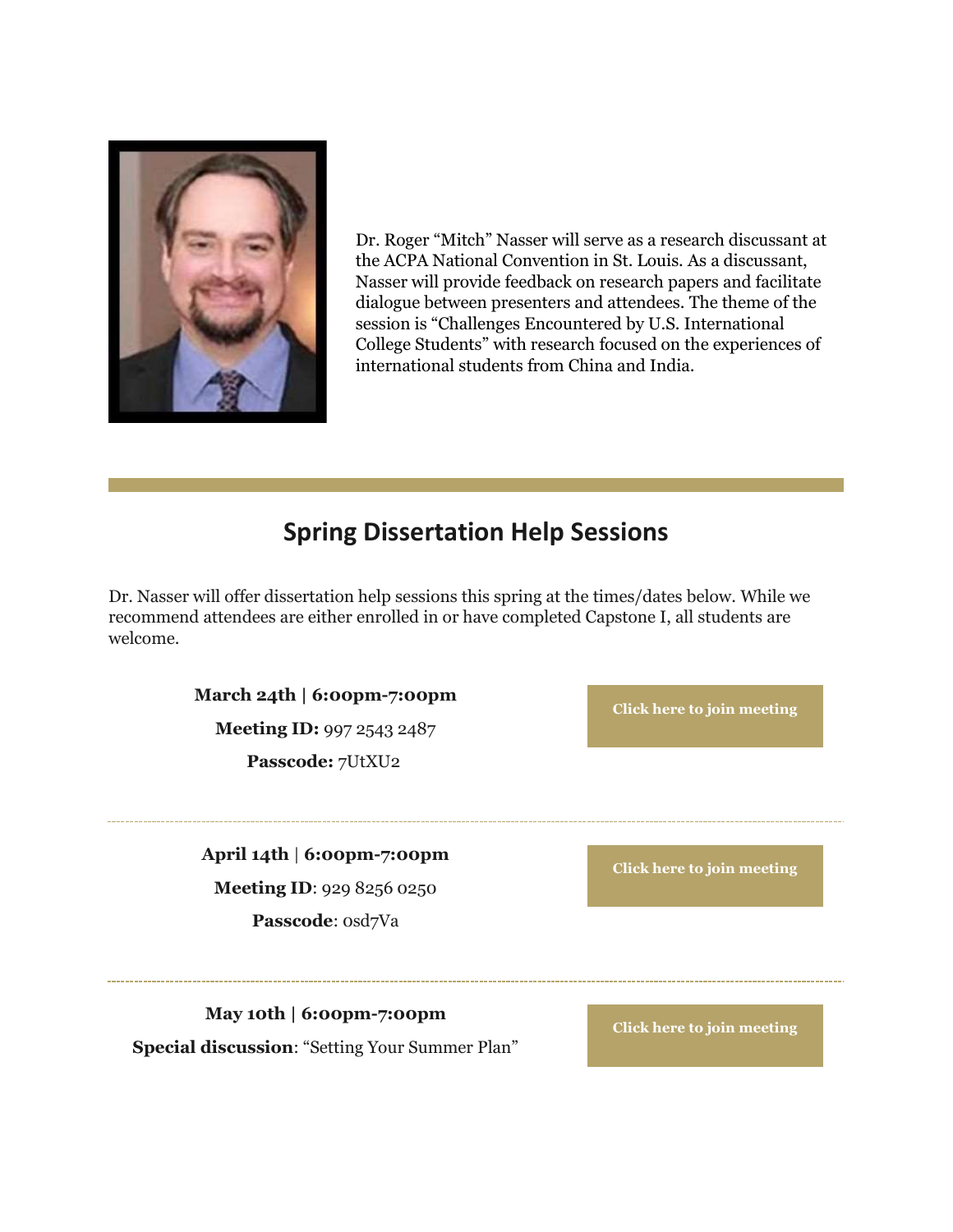#### **Meeting ID**: 961 4912 1615

**Passcode**: zgr92C

### **Feed Your Mind Fridays! Professional Development Open to Faculty, Staff, Alumni, and Current Students**



**Anna Girdwood: March 4 Presenter**

Feed Your Mind Fridays are brief discussions on pressing issues in higher education. Each discussion begins with a presentation by a regional or national expert. A Q&A session follows each presentation. We welcome faculty, staff, current students and alumni to these important conversations! All presentations begin at 12:00 pm.

- March 4: Anna Girdwood, "Name, Image, and Likeness (NIL) – What Does This Mean for Us"
- April 8: Dr. Colleen Martinez, "Using principles of relational pedagogy for online course success in higher education."
- April 22: Dr. Debbie Bazarsky and Dr. Shaun Travers, "Core Competencies and Standards of Practice for the LGBTQIA+ Profession: Leading and Supporting Agents of Change on Your Campus"

**[Register Here!](https://nam04.safelinks.protection.outlook.com/?url=https%3A%2F%2Fr20.rs6.net%2Ftn.jsp%3Ff%3D001RwJbrR1rycLvZm9RY5nTOQqIID-zx5VzpgvTMieowEqI5Kcwl3kLZRUenmwISGq8fePFyXzv3DpxsysLP0eFpH6JLHJAfOujk2yzEYZPAVxop8hXoAK8Cd6N_yYyXuS8P_YUWHgJrod_kVsEBjMBJwegWPrqKhHNj6NP5jDm9-0wL_XHGMGJTA%3D%3D%26c%3DS_5prijEaq2HEnmye7wklVbSR8BFXLk9XYyk4-0oVfinC2EzocGmNg%3D%3D%26ch%3DVJjzTsRrkbGSmFCU7hFQube9uowKm_iHHMo7dHR-3URrAge27Y-QSA%3D%3D&data=04%7C01%7Cphuffman%40lindenwood.edu%7C3e3cb4b4082f4f08f9c208d9fbc6974c%7C3d72f08e540a4c68905d9e69c4d9c61e%7C1%7C0%7C637817652626903677%7CUnknown%7CTWFpbGZsb3d8eyJWIjoiMC4wLjAwMDAiLCJQIjoiV2luMzIiLCJBTiI6Ik1haWwiLCJXVCI6Mn0%3D%7C3000&sdata=5HhPyj6wDCtBPDYDWcyR1dlZWp6MPSsdJWVL8o2JkNo%3D&reserved=0)**

# **Human Services**

# **Behavioral Analysis**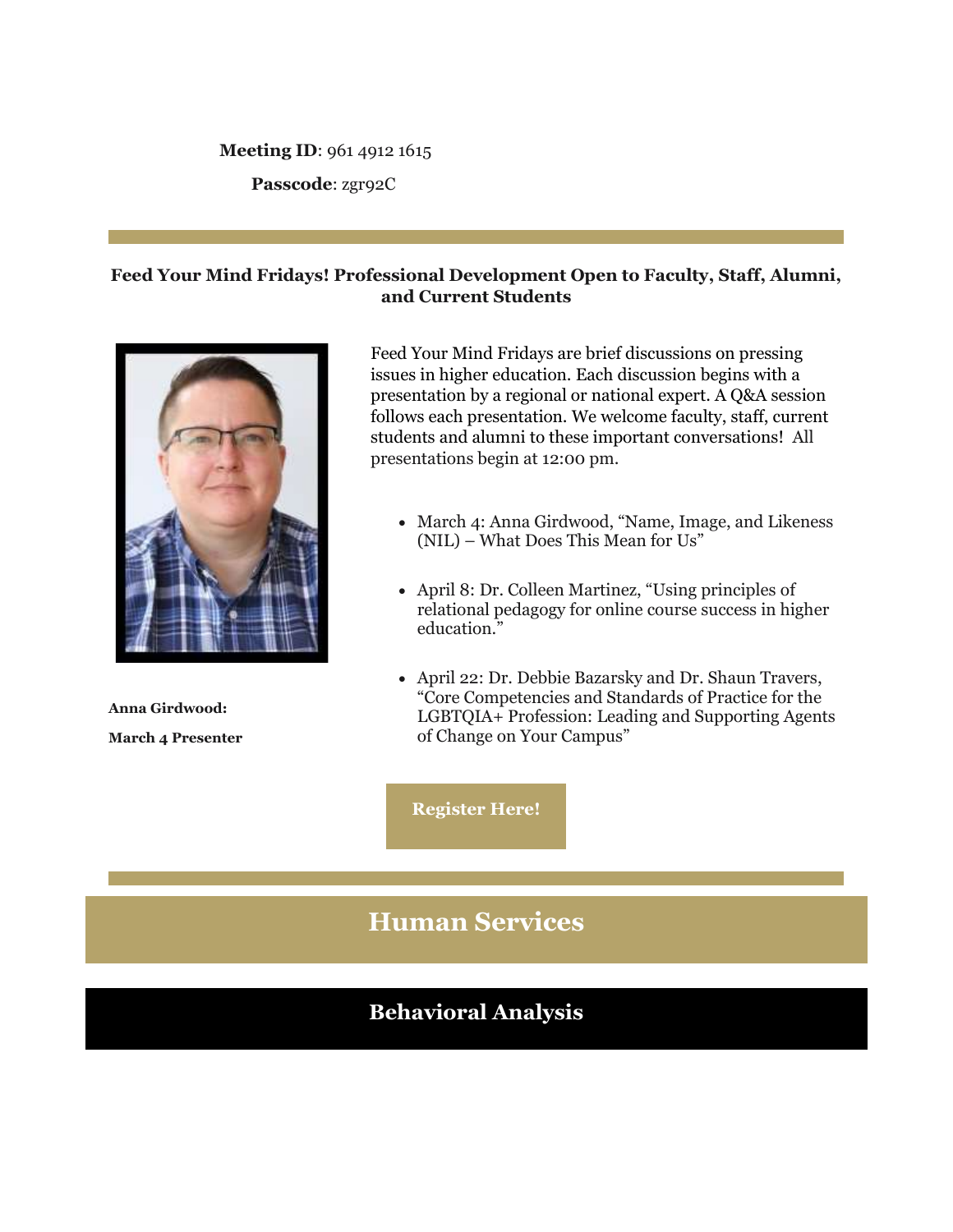### **Research Accepted for Publication**



Dr. Robbie Hanson had her manuscript titled, "The Use of the Go/No-Go Successive Matching to Sample Procedure with Nonverbal Auditory Stimuli to Establish Equivalence Classes and Speaker Behavior" accepted for publication in the behavior-analytic peer-reviewed journal, *The Analysis of Verbal Behavior*. This publication expands upon her previous published research and provides important insight into how we engage in problem solving behavior. Dr. Hanson will be presenting these findings within a symposium at the annual Association for Behavior Analysis International (ABAI) conference in Boston in May of this year.

You can find the full text version of the publication by following this link: **[https://rdcu.be/cG5Nk](https://nam04.safelinks.protection.outlook.com/?url=https%3A%2F%2Fr20.rs6.net%2Ftn.jsp%3Ff%3D001RwJbrR1rycLvZm9RY5nTOQqIID-zx5VzpgvTMieowEqI5Kcwl3kLZXrl9Xv3cWbCvftJbvJJIi3Bv5ZwKaVNs-6UrV9-V3_8Rg4ohsO-qsgTjEdiNfaqeFLvUD9rvA2l6NFNbb_5ADU%3D%26c%3DS_5prijEaq2HEnmye7wklVbSR8BFXLk9XYyk4-0oVfinC2EzocGmNg%3D%3D%26ch%3DVJjzTsRrkbGSmFCU7hFQube9uowKm_iHHMo7dHR-3URrAge27Y-QSA%3D%3D&data=04%7C01%7Cphuffman%40lindenwood.edu%7C3e3cb4b4082f4f08f9c208d9fbc6974c%7C3d72f08e540a4c68905d9e69c4d9c61e%7C1%7C0%7C637817652626903677%7CUnknown%7CTWFpbGZsb3d8eyJWIjoiMC4wLjAwMDAiLCJQIjoiV2luMzIiLCJBTiI6Ik1haWwiLCJXVCI6Mn0%3D%7C3000&sdata=C3iC%2FQ5rcZZZTK1uCy4aK8cTfGTDj0cBNLM4rCcIz9U%3D&reserved=0)**

# **Behavior Analysis Alumni Share Their Experiences with Faculty in the OER Certificate Program**

As a part of the OER Certificate currently being offered to University faculty, three alumni of the behavior analysis program recently participated in a panel discussion about how collaborative creation of open education materials during their time as students impacted their graduate experience and their post-graduation careers. The former students used their master's thesis class to work with faculty to create the first open access textbook in the field during their master's degree program. As a result, all three have gone on to continue to use, adapt, and create OER that benefit their communities and the people they serve in their professional lives. Students offered suggestions to faculty about ways to incorporate collaborative open access project work into their course design from small scale (short media projects or blogs) to expansive (entire courses designed to meet a collaborative goal or full length podcasts, etc.) The alumni also highlighted impactful ways that OER assignments added value to their studies and helped them connect their assignments to the real world. The panel will be offered as a recording to enrollees in the OER Certificate program even if they were unable to attend the live event.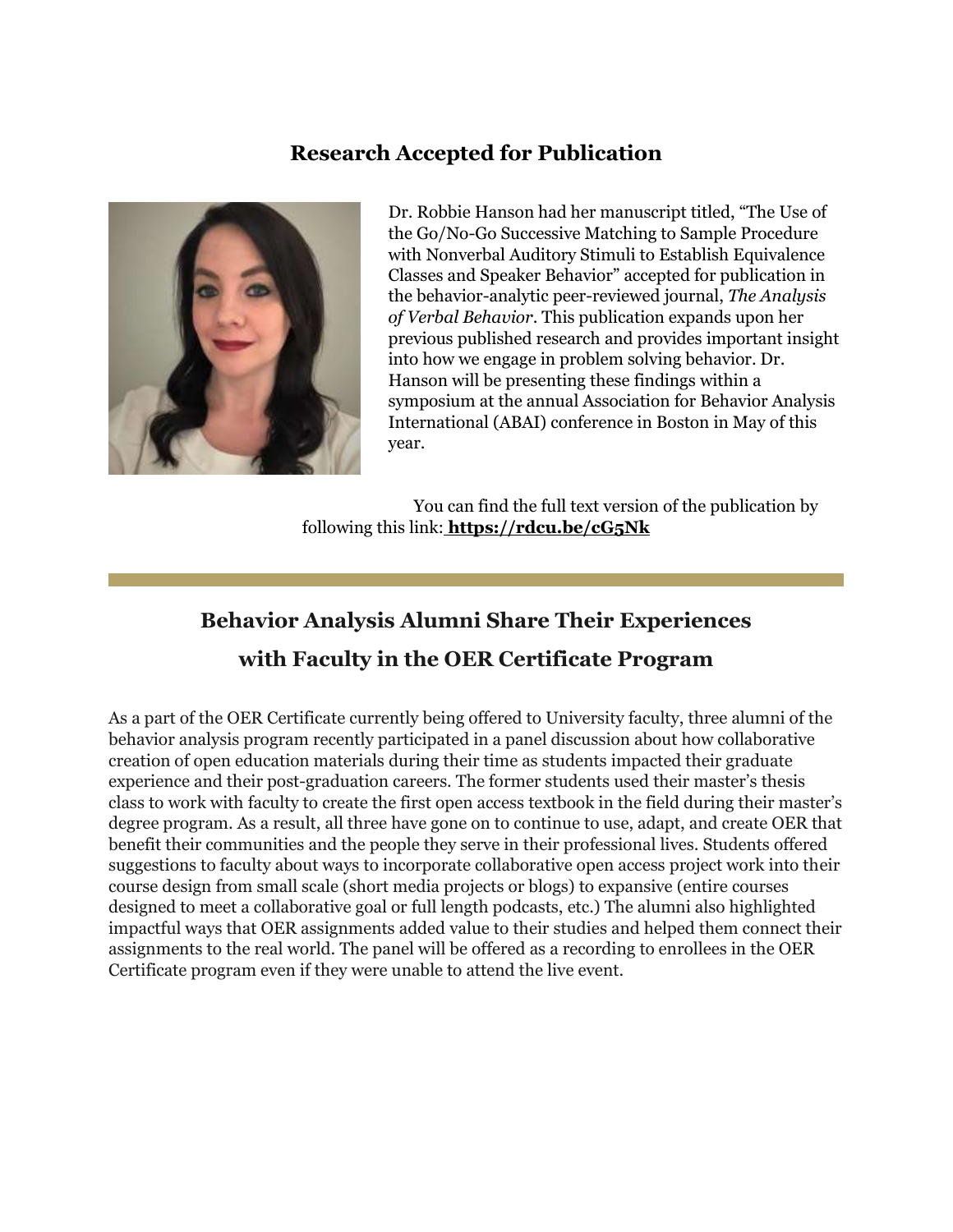

Left to right: Alumni Clint Evans, BCBA, LBA | Lauren Milburn, BCBA, LBA | Kodi Ernewein, BCBA, LBA

# **Social Work**

# **Monique Ruiz Goris Named Social Worker of the Year for the Hazelwood School District**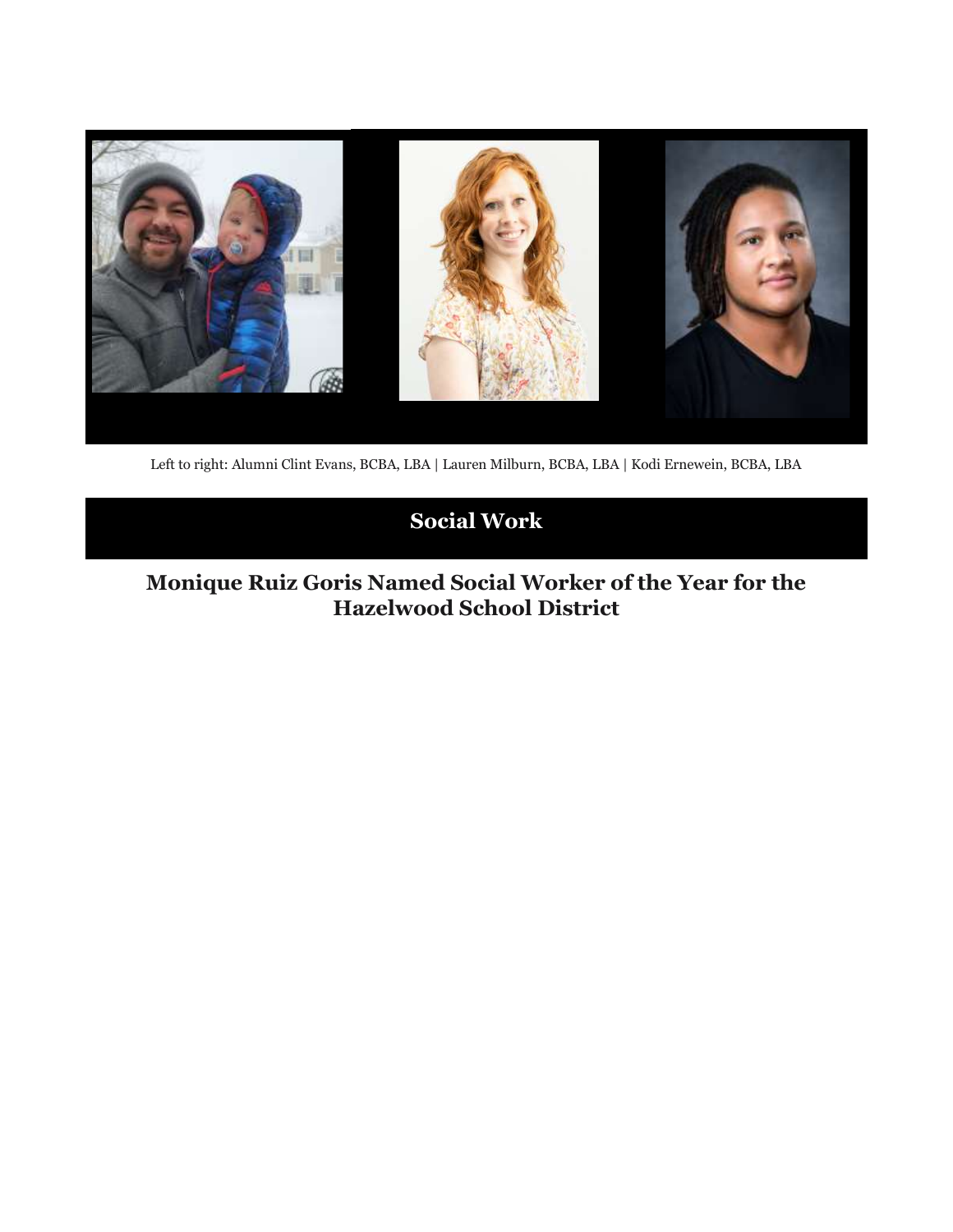

Congratulations to alumnus Monique Ruiz Goris (center), LU BSW Class of 2015 and Social Work Advisory Board Member for being honored as the 2021-22 Social Worker of the Year for the Hazelwood School District! Monique's hashtag signature describes her perfectly: **[#hardworkpaysoffs](https://nam04.safelinks.protection.outlook.com/?url=https%3A%2F%2Fr20.rs6.net%2Ftn.jsp%3Ff%3D001RwJbrR1rycLvZm9RY5nTOQqIID-zx5VzpgvTMieowEqI5Kcwl3kLZXrl9Xv3cWbCYnztV1Y_Okkii52FGt4-clBYtFH7epParXnbIxJfmLa5LGOCrcMAwoY4aYi5vLwM4-Em-twaeYhCHlwgBqDYMw3eR2ory-8ELojRjRjBe9So-W3FsuVf_3ttIiDI2_0KXhyHgjcGc0DyrxGgIvpJnirbtU78ux_UVv009yzReVblsFkZ2G7CMJtHFQqVI1fZVVgJrz3EKNb50kXLPHEX-EIB8LX4VGCo5l8gVTPsY2088wmzmunsGA%3D%3D%26c%3DS_5prijEaq2HEnmye7wklVbSR8BFXLk9XYyk4-0oVfinC2EzocGmNg%3D%3D%26ch%3DVJjzTsRrkbGSmFCU7hFQube9uowKm_iHHMo7dHR-3URrAge27Y-QSA%3D%3D&data=04%7C01%7Cphuffman%40lindenwood.edu%7C3e3cb4b4082f4f08f9c208d9fbc6974c%7C3d72f08e540a4c68905d9e69c4d9c61e%7C1%7C0%7C637817652626903677%7CUnknown%7CTWFpbGZsb3d8eyJWIjoiMC4wLjAwMDAiLCJQIjoiV2luMzIiLCJBTiI6Ik1haWwiLCJXVCI6Mn0%3D%7C3000&sdata=YYRt%2F0VELOAROnge1xOhhvJ5k6%2BfqEObmgg%2BEd8OH7I%3D&reserved=0) [#socialwork](https://nam04.safelinks.protection.outlook.com/?url=https%3A%2F%2Fr20.rs6.net%2Ftn.jsp%3Ff%3D001RwJbrR1rycLvZm9RY5nTOQqIID-zx5VzpgvTMieowEqI5Kcwl3kLZXrl9Xv3cWbCoYyzH5duZflf7Ic4d9OOsuB3hXRlcT22xiDw4DDHTdTf3AxjusCE6KKKpjnJz0WBLi7KDRVewEGqo_EruKERR0XqzF4_y9KBucEJkSTGZIlNcrdlJnMFRtYwS14rn_GBJImP8zRly2LqXV6EeFH-6NH_Pr0JjBI1LcEIX40PLHGjz-0OFhNEJdb0mt_LQEqXkZ6m6a9jA8fCKfsoIwYKre7RQ0nQD03S_nxVnYH6ycI%3D%26c%3DS_5prijEaq2HEnmye7wklVbSR8BFXLk9XYyk4-0oVfinC2EzocGmNg%3D%3D%26ch%3DVJjzTsRrkbGSmFCU7hFQube9uowKm_iHHMo7dHR-3URrAge27Y-QSA%3D%3D&data=04%7C01%7Cphuffman%40lindenwood.edu%7C3e3cb4b4082f4f08f9c208d9fbc6974c%7C3d72f08e540a4c68905d9e69c4d9c61e%7C1%7C0%7C637817652626903677%7CUnknown%7CTWFpbGZsb3d8eyJWIjoiMC4wLjAwMDAiLCJQIjoiV2luMzIiLCJBTiI6Ik1haWwiLCJXVCI6Mn0%3D%7C3000&sdata=d%2Fk27R%2FJaspxw486ShjmEPZX59ZzSA2H447qA5Ruhe8%3D&reserved=0) [#latinaleaders](https://nam04.safelinks.protection.outlook.com/?url=https%3A%2F%2Fr20.rs6.net%2Ftn.jsp%3Ff%3D001RwJbrR1rycLvZm9RY5nTOQqIID-zx5VzpgvTMieowEqI5Kcwl3kLZXrl9Xv3cWbCVT-_Iq0mNYSLgTfzpQFuXP90OiJ5aDeNUarVnRHBKCVY97hL0lgNsb9U_gf9KZ9lU_5ldjb4Ckqp3vT6akWY2BCbrewJacX6LuQnne1XVK5bbTLCRCFiaGARlmpnWc78PUITjUDkLA6rnkvA9IRoQM7NdK7ZPTt7V38FbsUVumt2Y97g1KnfgKvqo_YDSax-oxUgwncIabWIXdC6qqrEGgG1Cyeds3TCIU8aeXwfdcEzid6UMU8KGWAqY5AGueQsv8uOwaI29CYGSAhH1bvVuKADesxFiUg8CfocVhRT4YszT8k9dVyRyVBl3bLi4088Y1pZXEEs-Ne3J7rnZdzPcCN3xr8LF_bJQsbyAmxbAb9p5AnWhevCUKQV2thfko_78lLTBXnjhaAaV1ukYJl6iWgCP2dYFEfJ%26c%3DS_5prijEaq2HEnmye7wklVbSR8BFXLk9XYyk4-0oVfinC2EzocGmNg%3D%3D%26ch%3DVJjzTsRrkbGSmFCU7hFQube9uowKm_iHHMo7dHR-3URrAge27Y-QSA%3D%3D&data=04%7C01%7Cphuffman%40lindenwood.edu%7C3e3cb4b4082f4f08f9c208d9fbc6974c%7C3d72f08e540a4c68905d9e69c4d9c61e%7C1%7C0%7C637817652626903677%7CUnknown%7CTWFpbGZsb3d8eyJWIjoiMC4wLjAwMDAiLCJQIjoiV2luMzIiLCJBTiI6Ik1haWwiLCJXVCI6Mn0%3D%7C3000&sdata=JHcm%2BfEudiNgPuP1EQpMbXpBMRt1Q%2B%2B3PkLwsCuiPiE%3D&reserved=0)**.



**Money Smart Kids Essay Contest**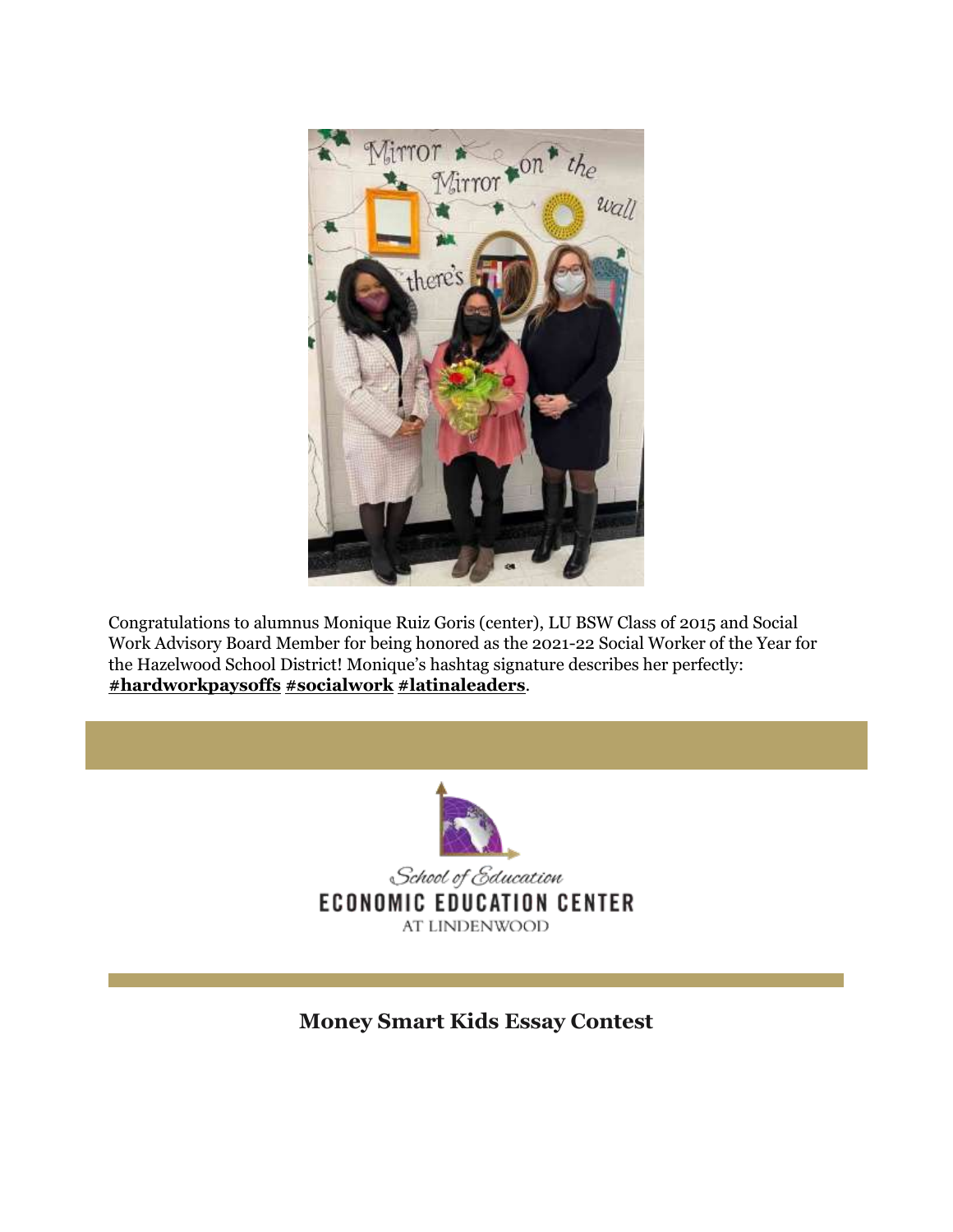

The Economic Education Center is proud to partner with the St. Louis Regional Financial Empowerment Coalition to offer the 2022 Money Smart Kids Essay Contest. The contest is an annual event for students in grades 6-8. Students use their creativity, communication skills, and money-management knowledge to respond to a contest question in a short essay. Classroom teachers are encouraged to use this as a classroom activity. Three finalists will be awarded scholarships made possible by the sponsors of Money Smart Month. *The top finalist will be selected as the 2022 Money Smart Kid, win a \$2,000 award and be featured in "On the Money" magazine.* The second-place student will be awarded a \$1,000 prize and the third-place student will receive a \$500 award. The three finalists can select a non-profit sponsor, such as a classroom or community organization, to receive an additional \$500 award to help fund classroom supplies and activities. The contest is open to 6-8 students in the metro St. Louis area.

Visit **[https://www.moneysmartstlouis.org/money-smart-kids/](https://nam04.safelinks.protection.outlook.com/?url=https%3A%2F%2Fr20.rs6.net%2Ftn.jsp%3Ff%3D001RwJbrR1rycLvZm9RY5nTOQqIID-zx5VzpgvTMieowEqI5Kcwl3kLZQTIrnGvvlzIG_ViZrk8mSRF3Hg0ty5FZDe8AWjOyEEm3g3QOCbkk6TKtw5-OAxCVVaBz5WbjWh4b8up9dyaHo2-c89EjnM6Ux7wt3y6AU6V_PKYF4Ux_wBstSjISG8Few%3D%3D%26c%3DS_5prijEaq2HEnmye7wklVbSR8BFXLk9XYyk4-0oVfinC2EzocGmNg%3D%3D%26ch%3DVJjzTsRrkbGSmFCU7hFQube9uowKm_iHHMo7dHR-3URrAge27Y-QSA%3D%3D&data=04%7C01%7Cphuffman%40lindenwood.edu%7C3e3cb4b4082f4f08f9c208d9fbc6974c%7C3d72f08e540a4c68905d9e69c4d9c61e%7C1%7C0%7C637817652626903677%7CUnknown%7CTWFpbGZsb3d8eyJWIjoiMC4wLjAwMDAiLCJQIjoiV2luMzIiLCJBTiI6Ik1haWwiLCJXVCI6Mn0%3D%7C3000&sdata=vxl3qFKlw9LP3UeO9WiQObvbVLZsNMzy7ZxyDegr5RU%3D&reserved=0)** for information on this year's contest.

All submissions must be received by 5 p.m. on April 15, 2022. The contest is part of the 2022 Money Smart Month, an annual initiative the offers free financial education classes and activities to help families learn more about personal finance.

Find more about all the offerings at **[www.MoneySmartStLouis.org](https://nam04.safelinks.protection.outlook.com/?url=https%3A%2F%2Fr20.rs6.net%2Ftn.jsp%3Ff%3D001RwJbrR1rycLvZm9RY5nTOQqIID-zx5VzpgvTMieowEqI5Kcwl3kLZQTIrnGvvlzIAZVv6m30PJ_zUKR66ln970w_Tt850JU9r6ZhboPM0Xjk8dhi29G5ajBjyF8nkRHC5lj5r3J3XCbUneSZkXNe8NH9D5RhXbiX%26c%3DS_5prijEaq2HEnmye7wklVbSR8BFXLk9XYyk4-0oVfinC2EzocGmNg%3D%3D%26ch%3DVJjzTsRrkbGSmFCU7hFQube9uowKm_iHHMo7dHR-3URrAge27Y-QSA%3D%3D&data=04%7C01%7Cphuffman%40lindenwood.edu%7C3e3cb4b4082f4f08f9c208d9fbc6974c%7C3d72f08e540a4c68905d9e69c4d9c61e%7C1%7C0%7C637817652626903677%7CUnknown%7CTWFpbGZsb3d8eyJWIjoiMC4wLjAwMDAiLCJQIjoiV2luMzIiLCJBTiI6Ik1haWwiLCJXVCI6Mn0%3D%7C3000&sdata=vNfZu%2F3eaiox14F5rNpRpQKR2chsbAp2lUej6JOlA3w%3D&reserved=0)**.

# **Get Ready for Get Money Smart at Lindenwood**